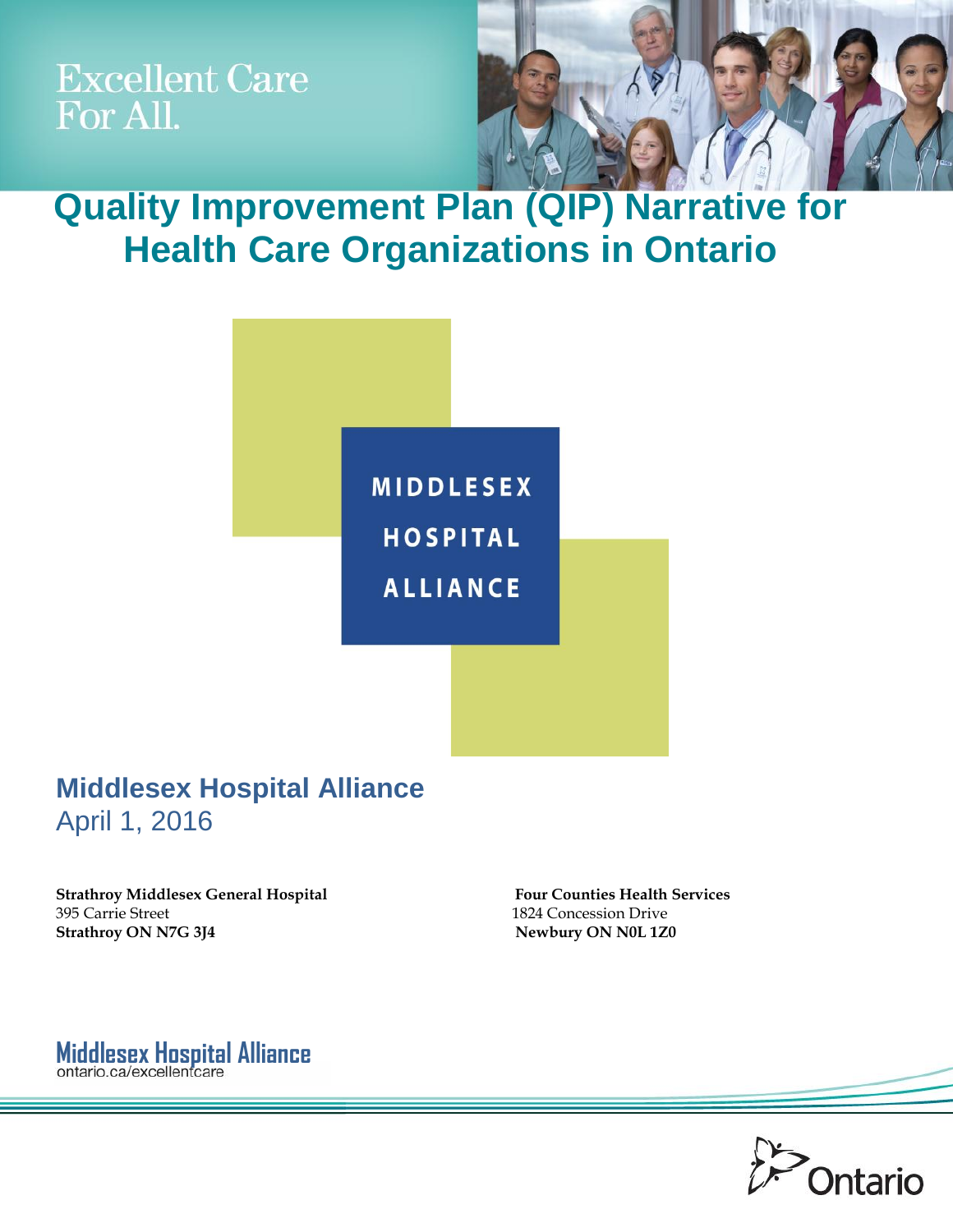The Middlesex Hospital Alliance (MHA) is comprised of Strathroy Middlesex General Hospital (SMGH) and Four Counties Health Services (FCHS). The two community hospitals are located in the Southwest Local Health Integration Network (SWLHIN)

This year, the MHA launched a new Strategic Plan for 2015-19. The Strategic Plan is shaped by our new Vision - **Exceptional Care by Exceptional People** and our renewed Mission – **To provide the healthcare we would expect for our own families.** We have developed five strategic pillars – **Quality Care, People, Relationships, Resources and Innovation**, each with goals and objectives to help us to achieve our Vision and Mission.

Part Two of the Strategic Plan- **Clinical Services Planning,** a process that is well underway with active engagement from the community, medical staff, employees and alignment of budgets to clinical priorities. The Clinical Services Plan will help MHA to define the range of clinical services we will offer based on the MHA's overall strategy for the future. In essence, the development of this plan will allow MHA to be proactive and chart our own future and provide a focus and a framework for pursuing new opportunities. Future care planning will be based not only on the needs of the population but also will align with the SW LHIN's Clinical Services Planning Strategy and rollout of Quality Based Procedures (QBP).

The MHA Board and Quality Committee have been actively engaged, strongly supporting the improvement plan efforts of leadership and health care providers. The committee monitors the progress quarterly, provides guidance, and requests detailed information of change ideas, challenges and plans moving forward to address priority indicator opportunities for improvement.



The MHA Board and Quality Board are proud to feature this shining example of patient engagement, empowerment and equity regarding the MHA Diabetes Education Program for Aboriginal Diabetes Care.

### **Middlesex Hospital Alliance Diabetes Education Program Aboriginal Diabetes Care**

*The Diabetes Education Program (DEP) of the Middlesex Hospital Alliance serves a rural catchment area of 450 sq kilometers and an adult population of 54,850 with a projected diabetes population of 5,962 ( the prevalence rate 9.2 ranging across the area from lower than to greater than the provincial rate of 11.9. )The catchment region includes four municipal boundaries including the west part of Elgin, the east part of Chatham-Kent, the west part of Middlesex and the east part of Lambton and both the SWLHIN and Erie St Claire LHIN and 4 aboriginal reserves.* 

*Prevalence of diabetes is 3-5 times higher in aboriginals than in non-native populations. Since 2007 the diabetes program staff have partnered with Moraviantown, Oneida, Chippewa and Muncey and First Nations organizations Southern Ontario Aboriginal Diabetes Initiative( SOADI) and Kiikeewanniikan Healing Lodge. Cultural learning from the elders has included sweats, traditional* 

**Strathroy Middlesex General Hospital Four Counties Health Services** 395 Carrie Street 1824 Concession Drive **Strathroy ON N7G 3J4** Newbury ON N0L 1Z0

Page **2** of **9**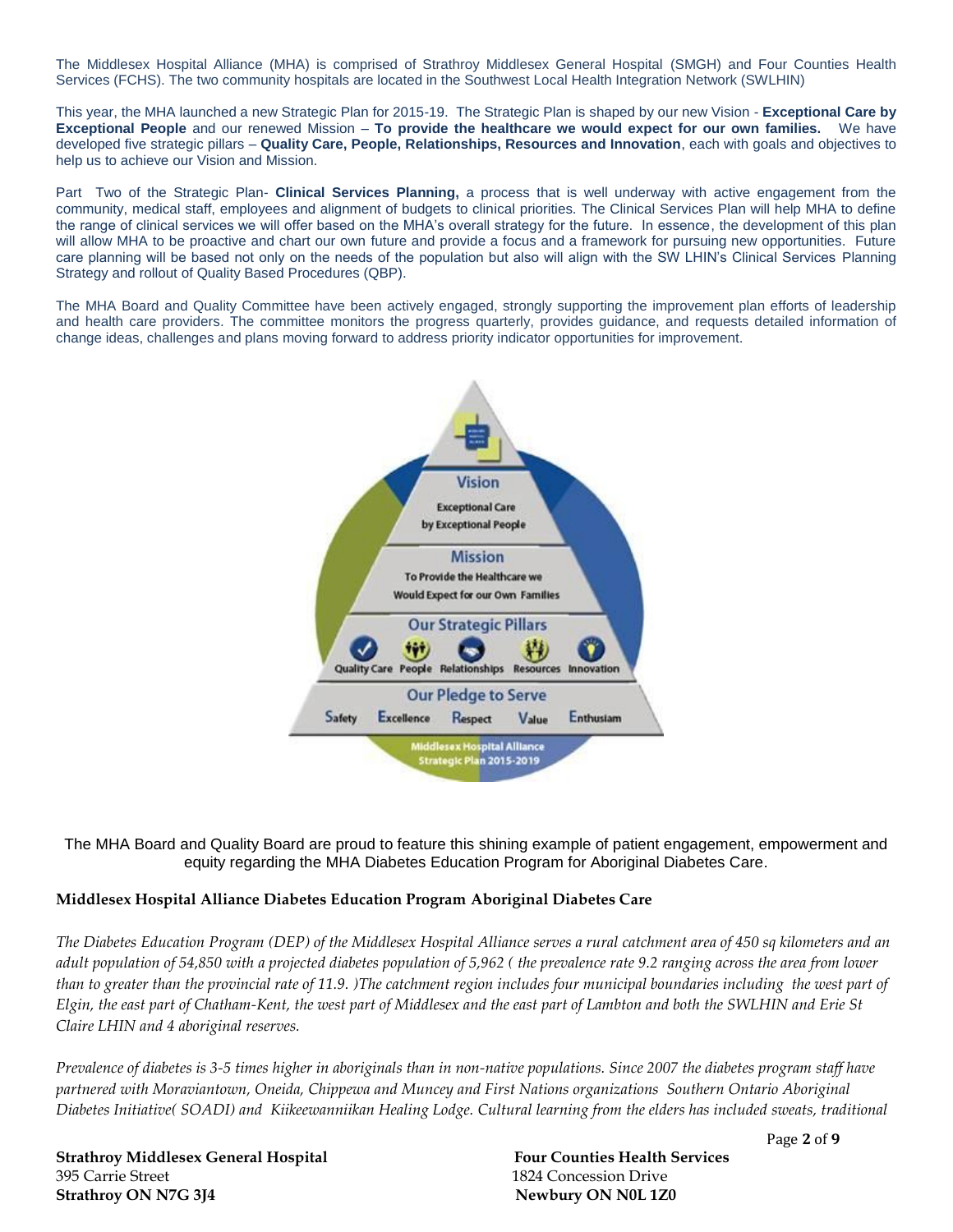*healing, naming ceremony, pow-pows, pipe ceremonies which have improved our effectiveness for diabetes management either with individual counseling or group classes' offsite (Reserves, Healing Lodge, Family Health teams) or onsite at our hospital Diabetes Program. Staff working with aboriginal clients has taken the online "Indigenous Cultural Competency" course.*

*In 2008 we partnered with First Nations to host a Conference held on the Moraviantown Reserve. The conference helped build community capacity for diabetes prevention and management for six First Nations communities in Southwestern Ontario. The Conference met goals of personal empowerment, community leadership in diabetes care, and knowledge transfer. Aboriginal preferences informed all aspects of planning, ensuring the program was culturally sensitive for the over 300 aboriginals and healthcare workers who attended.*

*In 2009 we were asked through Barb Whit eye of SOADI to participate in the Kiikeewanniikan Southwest Regional Healing Lodge diabetes program "Embracing the Sweetness".* 

*Since 2012 we've been partnering more regularly with the Family Healing Program attending 2 sessions per three week program. The first day of the three week program is devoted to individual sessions counseling on diabetes prevention and management, medication review and adherence, blood pressures and for glucose screening. We attend circle for the pipe ceremony on Monday morning and continue to learn about traditional practices. It is our belief that meeting 1:1 in a setting that promotes shareholder's comfort can build trust with a Western care provider. As well, when sharing past medical history, this may be the first time the client has felt autonomy and respect while receiving care.* 

*We also lead a group class on nutrition, physical activity, sleep and other activities of daily living for diabetes prevention and management. Through this class individualized goals are developed and examples provided and set with group support to facilitate health promotion for the transition to home. The benefits of residential living during the three weeks are highlighted and personalized for transfer of behavior change. The class evaluations have demonstrated that the new information is being learned and personal health goal setting shows intention for change.*

*In 2014/15 the Program educators worked with over 70 aboriginal clients and held 23 group sessions. This represents approximately 6.5% of our caseload.*

*We are honored to learn about aboriginal culture and be accepted to partner with their healthcare.* 

### **2015-16 Achievements include**:

- $\triangleright$  Achievement of hospital acquired C. Difficile below target with less than 5 cases
- MOHLTC Breast Assessment Program approval in Winter 2015
- $\triangleright$  Greater than 90% compliance of hand washing maintained both before and after patient contact.
- $\triangleright$  Patient and Community Engagement and Experience Based Design initiatives occurring in Clinical Services Planning, Diabetes Education Program, ED, COPD readmission, Surgical Preadmission
- $\triangleright$  Achievement of a balanced or better total margin
- Exceeded ED admitted Length of Stay SWLHIN HSAA target
- $\triangleright$  Trillium Gift of Life Launch Spring 2015 Recognized for highest community hospital reporting compliance Recognized for high volume of signed organ donation cards for the catchment population
- $\triangleright$  Quality Workplace Award Silver Award received in 2015
- SMGH County Crisis Response Services in collaboration with the Canadian Mental Health Association, London Middlesex Emergency Medical Services (EMS), Middlesex OPP and Strathroy-Caradoc Police and Canadian Mental Health Association.
- $\triangleright$  FCHS Memory Clinic 2015 Launch of clinic based screening for all types of dementia using a holistic approach.
- $\triangleright$  FCHS 2016 Launch of Ontario Telemedicine Network(OTN) for continued Respirologist assessment and followup
- **MORE OB Program Completion**
- ▶ Facilities projects completion- SMGH site Exterior facade cladding, FCHS- Air Handling Unit replaced, MHA-Domestic Waterline Upgrade
- Dissemination of new HSFR and QBP review of MOHLTC Clinical Guidelines, clinical review of case volumes, outcomes, and readmissions.
- SWLHIN Regional working group collaboration on Information Decision Support(IDS), Colonoscopy Screening, Southwest Regional Wound Care Committee, HUGO Optimization, Non urgent patient transportation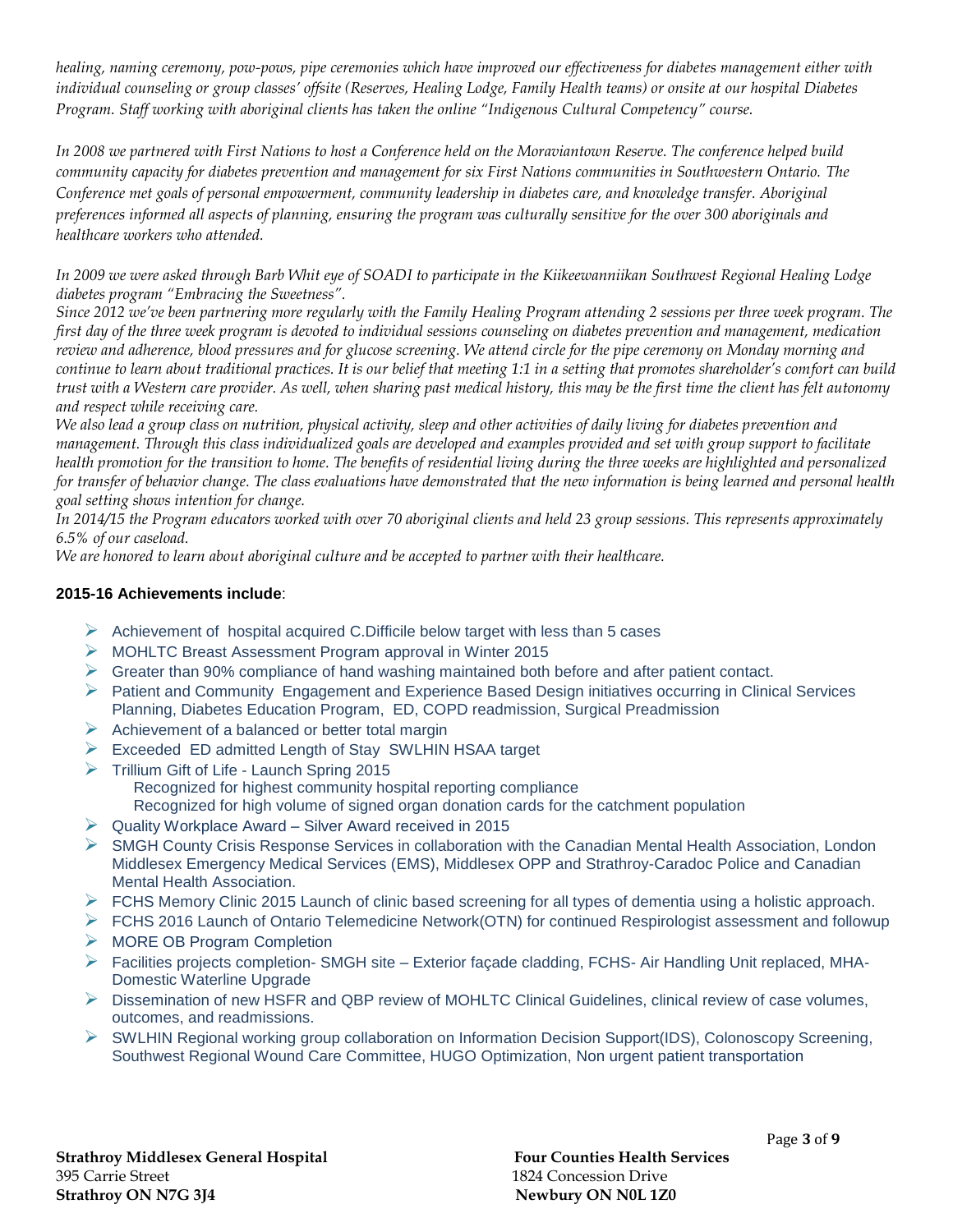The MHA is well positioned to succeed in quality improvement changes and processes with its current status. The Quality committee of the Board is a highly engaged group providing insightful guidance and support. Lean process improvement practices are evident in all areas of the hospital providing a common and inclusive platform sustained through day to day operations, departmental goals and addressing barriers and challenges.

The objectives of the MHA Quality Improvement Plan include the identification of targets and initiatives for all applicable provincial priority indicators of:

- Clostridium Difficile: To sustain or reduce existing low incidence of hospital acquired C.Difficile. To be achieved through continued surveillance, hand hygiene before and after patient contact and implementation of antibiogram and antibiotic stewardship processes. These efforts are successful through collaboration with many care providers; Pharmacy and Therapeutics Committee members, infection control practitioner, housekeeping staff and adherence to provincial cleaning standards, investigation of new and emerging cleaning products, and physician adoption of antibiotic stewardship.
- $\triangleright$  Medication Reconciliation: To complete a Best Possible Medication History and Medication Reconciliation for greater than 90% of all admitted patients. The medications are assessed to determine whether they need to be continued, adjusted or discontinued with respect the patient health status, to reduce medication errors in the transition to hospital. This is consistent with Required Organizational Practices and Qmentum Accreditation. The MHA medication reconciliation process has recently become electronic through Care Provider Order Entry. Early vigilance and reporting of performance is expected.
- Readmission following hospitalization for a group of selected diagnoses and Chronic Obstructive Lung Disease: To understand the rate and reasons for unplanned readmission to any hospital within thirty days following discharge for selected Case Mix Groups. A COPD Clinical pathway is developed and will be implemented to ensure consistency of key patient care elements based on best practices and QBP clinical guidelines. Patient engagement focuses groups are planned for this indicator to help to inform all health care providers of the patient perspective and areas for improvement. Though this indicator will be tracked at both hospitals, the Four Counties site demonstrates low volumes of both readmissions and patient volumes, which are insufficient for public reporting.
- $\triangleright$  To maintain a balanced budget within the shifting and limited funding corridors. To sustain institutional financial health requires a continued understanding and application of principles relative to HBAM and Quality Based Procedure funding models and Hospital Service Accountability Agreement (HSAA) targets.
- $\triangleright$  ED Wait Times Admitted Patient Length of Stay reduction to nine hours or less for 90 percent of patients. This work plan builds upon the implementation of several hospital wide LEAN process improvements and SWLHIN ED- Knowledge Transfer Project objectives and implementation of associated actions plans. The MHA ED admitted LOS continues to improve over time. The focus this fiscal year will be to sustain the changes that are impacting the improved performance and continue to address areas of improvement. several. Though this indicator is tracked at both hospitals, the Four Counties site is not a Wait Time Information Strategy (WTIS) reporting hospital and not required to publicly report wait times. Of note, the length of stay admission wait times at Four Counties are routinely very good, related to patient volumes and bed availability.
- $\triangleright$  Achieve Patient Satisfaction of Overall Quality of Care positive results in greater than 93% responses received through survey respondents. The MHA hospital is preparing to finalize and implement in Q1 the selected patient satisfaction survey product following a detailed review of options, cost benefit and reporting capabilities.
- $\triangleright$  Reduce the number of Alternate level of Care patient days in acute care beds by 10%. This integration quality dimension requires the collaborative efforts of all care providers, community supports and physicians. Early identification of patient risk and discharge planning are vital to this achievement.

The 2016-17 hospital wide focus on improvement continues to revolve around access, timeliness and patient experience in the areas Emergency Department and Alternate Level of Care. The anticipated recommendations of the current Strategic Clinical Service Panels will provide additional guidance and direction to the organization for clinical areas of focus.

**Strathroy Middlesex General Hospital Four Counties Health Services** 395 Carrie Street 1824 Concession Drive **Strathroy ON N7G 3J4** Newbury ON N0L 1Z0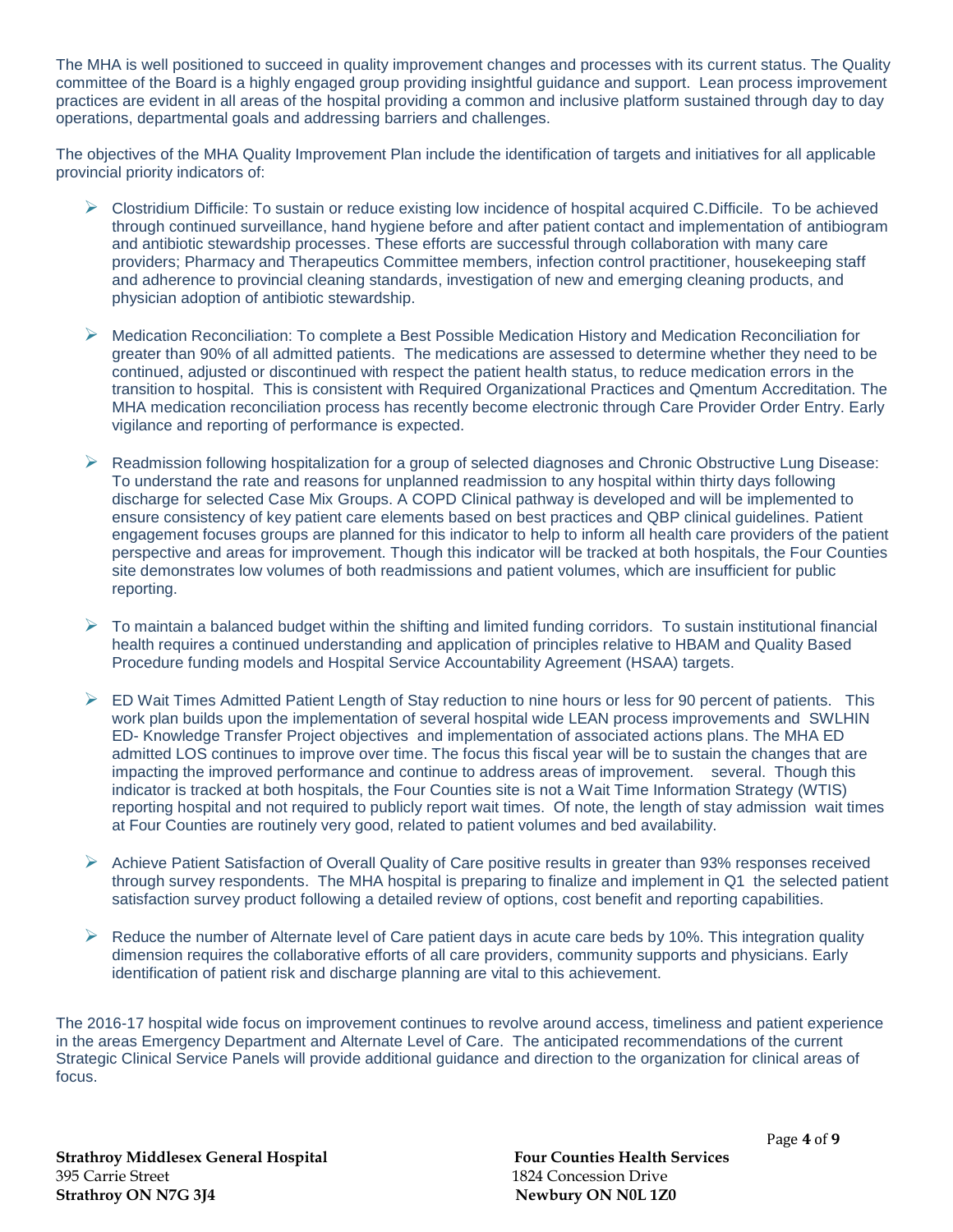#### **Integration and continuity of care**

The MHA works closely with system partners to develop and execute quality improvements for patient benefits.

The MHA participates closely with the SWLHIN in several initiatives. Some of these initiatives include development of Integrated Decision Support (IDS), continued participation with the ED knowledge transfer project, SWLHIN Phase 1 Implementation Regional Stroke, South West Senior Friendly Hospitals Task Group and Centralized Surgical Wait List Management.

Additional clinical practices initiatives to ensure best practices standards, costing efficiencies and outcomes are noted in the areas of:

Colonoscopy Vision Care Surgical Oncology Access to Care Breast Assessment Program SW Regional Wound Care Quality Management Partnership- Colonoscopy, Mammography, Pathology Implementation of RNAO Best Practice Guidelines

Community Care Access Centre launched its Home First Program at MHA early 2014. Program initiatives of patient assessment for intensive home or augmentation of services in the home are continuing. CCAC is included in the development and participation in the Alternate Level of Care plan. The hospital and CCAC continue to facilitate the supported transition of many of its patients, back to their homes with early patient risk identification and discharge planning. The MHA has established and sustained daily bullet rounds on the inpatient units which are attended by nurses, allied health and CCAC case managers. Another collaborative enhancement to reducing Alternate Level of Care days and accessibility is the MHA access to complex continuing care and rehabilitation beds in surrounding regional community hospitals.

The Regional Chief Nursing Executives and SW CCAC have collaborated with the creation of SWLHIN wide policies and procedures. In collaboration with the SW Regional Wound Care Program and the leadership of the CNE group, numerous wound care initiatives have been developed and provided to wound care champions and end users. Another example is demonstrated by the Holiday Surge Daily Bed Huddle. A daily virtual bed huddle with all SW facilities was held through the 2015-16 Holiday period to proactively manage bed flow and accessibility issues. The huddle was informed by a short survey to be completed by each hospital an hour prior to the huddle.

Internally at the MHA, our multidisciplinary team is expanding to enhance the quality and continuity of patient care and the patient experience. These additional direct patient care positions include: NP/CNS, Full-Time Social Worker, Respiratory Therapy and Pharmacist.

#### **Challenges, risks and mitigation strategies**

Maintaining a balanced budget in the current unstable environment of fiscal constraints: Challenges include understanding and applying the shift in funding from volumes and dollars to efficiency and best practices.

The MHA community hospitals have capacity for a wide range of elective and urgent ambulatory care and surgical interventions, excluding cardiac, neurological and multiple trauma patients. A wide range of patient service availability remains. Our community hospitals are frequently restricted to life and limb only access to tertiary level care, despite all the current repatriation and patient flow processes in place. This limited access is of particular concern as it relates to the SWLHIN plan to divest stroke care from community hospitals to regional centres. The MHA will need to closely monitor the accessibility for stroke patients.

Limited accessibility to long term care homes and community care access care in the home. Evident at both sites of the MHA, but certainly magnified in the rural setting of Four Counties Health Services. This impacts the number and length of stay of alternate level of care patients greatly at our facilities. The MHA is actively engaged with CCAC and Home First implementation to address ALC options following the acute episode of care and hope to realize significant improvements. The MHA collaborates with CCAC and Public Health to optimize the transfer of appropriate patients during periods of outbreak.

**Strathroy Middlesex General Hospital Four Counties Health Services** 395 Carrie Street 1824 Concession Drive **Strathroy ON N7G 3J4** Newbury ON N0L 1Z0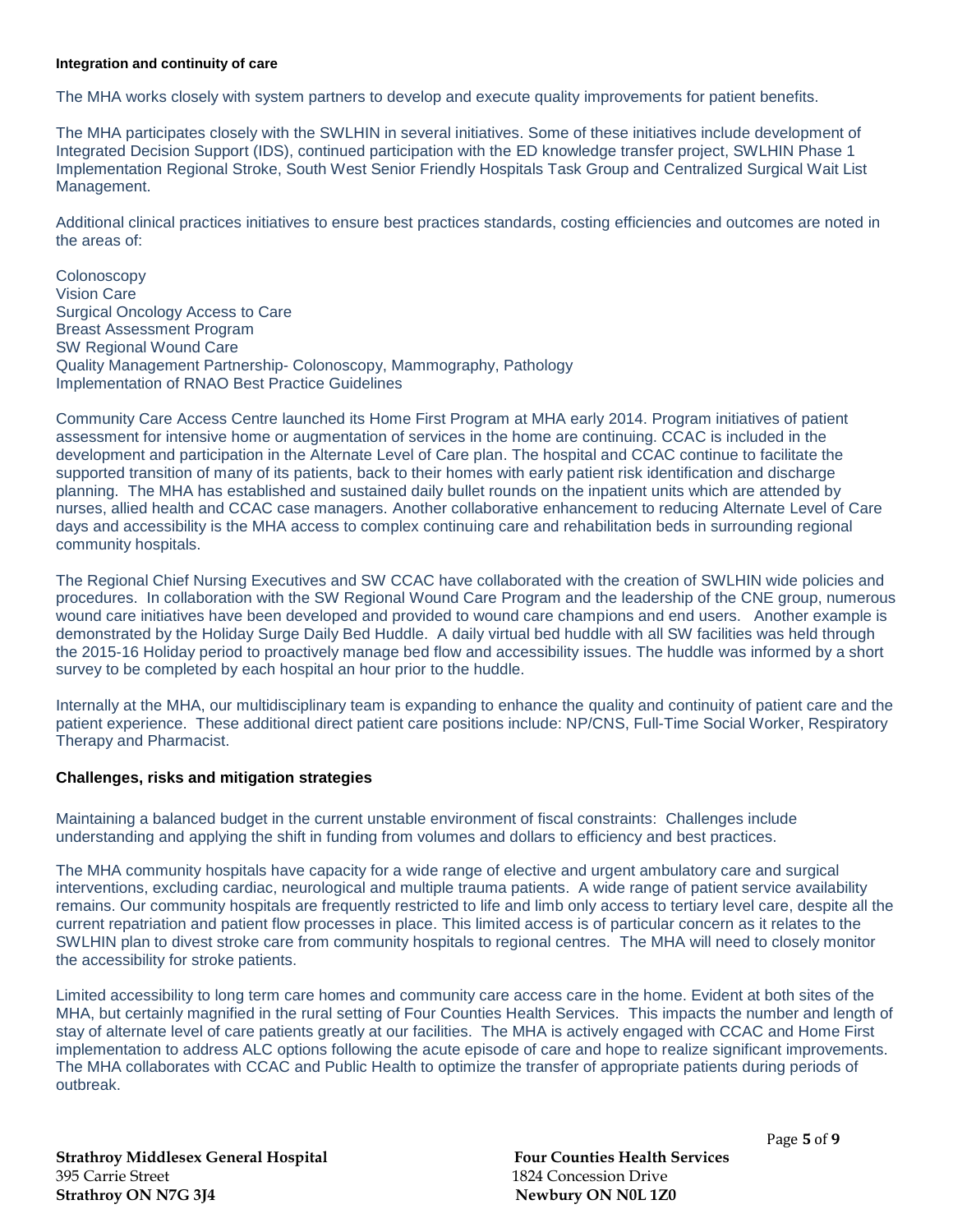#### **Information management:**

The MHA readily utilizes available national, provincial, regional, SWLHIN and internal electronic resources to inform long term and immediate information and wait time information needs. These information resources are used to support clinical and administrative decisions and required reporting. In 2015-16 , the MHA launched a single new policy management system on the MHA intranet, to house all hospital policies, procedures, medical directives and forms .

The MHA implemented Care Provider Order Entry and closed loop medication administration in February 2014. The current step enhances the standardization of physician order entries, electronically communicates all orders to the associated department, tap in and out access and supports safe medication administration practices. Plans are well underway to continue on the EPR journey in collaboration with many SWLHIN partners.

The MHA participates with the SWLHIN in its utilization of regional Integrated Decision Support (IDS) system. The early use of the IDS system demonstrates utilization of the health care system by patients at many levels including inpatient and outpatient hospitals visits and CCACs.

The MHA utilizes e-resources for its numerous resource requirements through collaboration with surrounding hospitals in the Western Ontario Health Knowledge Network. This network provides 24 hours access to electronic journals and skills resources for all health care providers.

#### **Engagement of clinicians and leadership:**

The MHA engages its clinical staff and broader leadership at many levels. Unit specific goals are increasing being developed to support strategic goals and quality improvement plans. The most responsible departments or services develop the work plan and performance targets for their areas. These are presented for consideration and recommendations to the senior leadership, the Board Quality committee and the MHA Board.

The MHA leadership strives to include its frontline staff and physician at every opportunity. Regular coffee with the CEO, monthly staff meetings following monthly Board meetings, regular discussion with medical staff, meet and greet with all new staff orientees and recently cost saving suggestions from any and all staff members are just a few examples of staff and physician engagement.

The MHA Senior leadership and clinical managers are present and engaging patients and staff in all patient care and support areas on daily walkabouts and huddles.

#### **Patient/ Client Engagement:**

The MHA and Board Quality committee have been engaged in developing patient engagement strategies following opportunities for education and Board discussion. An understanding of the patient engagement initiatives and ECFAA requirements has been realized through presentations developed from Health Quality Ontario and OHA resources. Patient engagement strategies underway include focus groups for patients and/ or families who have visited the ED recently and COPD patients requiring readmission. The Diabetes Education Program featured in the introduction has demonstrated patient engagement and sustainability over many years in addressing diabetes chronic disease management in the aboriginal population in the MHA catchment.

The MHA hospital has supported leadership and staff in attending educational opportunities and circulating resources regarding patient engagement and experience based design. In addition, all the MHA employees will receive training through the 'Treating with C.A.R.E.' (Connect, Appreciate, Respond, Empower) education by early summer.

The patient experience is being explored as a valuable facet of the emotional patient care journey. As a starting point, a review of recent patient compliments and complaints revealed how the frequency and depth of patient emotions impacted their experience and satisfaction…. and the value of caring and kindness. Surgical Preadmission patients are currently being surveyed for what feelings they are experiencing as they move through components of this preoperative visit.

The MHA hospitals engage patients and their families regularly during a patient stay or ambulatory visit through regular updates of patient status and progress, discussion with health care providers - physicians, nurses, social worker, CCAC case workers, rehabilitation staff including physiotherapy, occupational therapy and speech and language pathology. Patients and family are included in understanding the patient condition and establishing goals for the patient stay. There is discussion of what the hospital will provide and what the patient and family can do to reach the patient goals.

**Strathroy Middlesex General Hospital Four Counties Health Services** 395 Carrie Street 1824 Concession Drive **Strathroy ON N7G 3J4** Newbury ON N0L 1Z0

Page **6** of **9**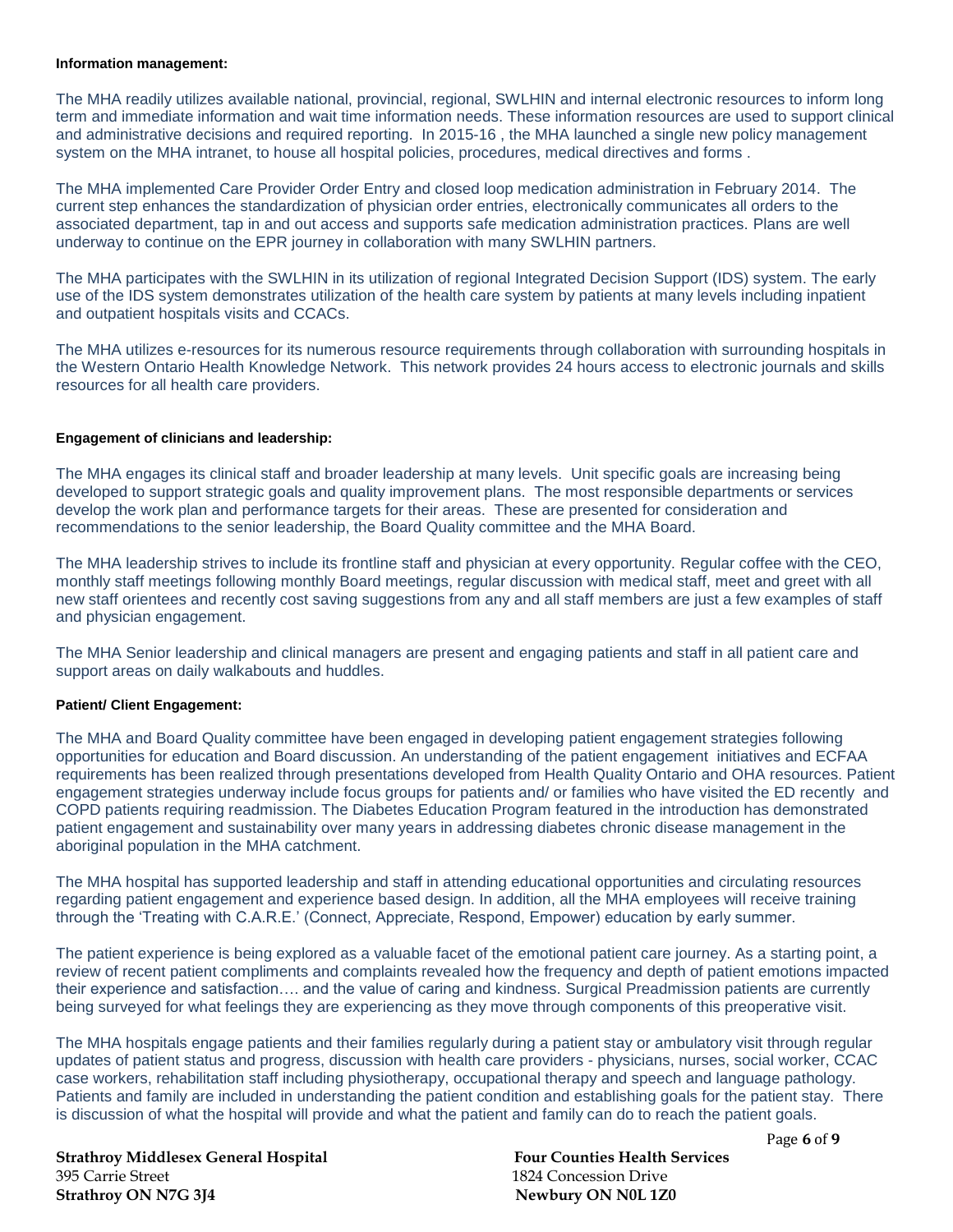The MHA hospitals are engaged not only with patients in hospital but also in the local community, supporting their community promotion and development initiatives and local services. The community is highly integrated throughout the hospitals with a wide variety of volunteer services in patient and service areas, hospital foundations, hospital auxiliaries, hospital boards and coffee kiosk. This integration with the community fosters pride and ownership of the hospitals.

#### **Accountability Management:**

Under the ECFAA legislation, hospital organizations are required to link Senior Executive compensation to the achievement of performance improvement targets. The Senior Executive of the MHA is held accountable for achieving targets which are laid out in the MHA's Quality Improvement Plan (QIP). The percentage of salary at risk for each individual executive has been set at 2% of the base salary. This compensation formula applies to the following individuals: President & CEO, Chief Operating Officer, Chief Financial Officer and Chief of Staff.

#### **Performance Based Compensation ( As part of Accountability Management):**

The achievement of provincial priority improvement targets will result in 100% payout. Partial achievement of targets will result in partial payout. The Board of Directors has the discretion to modify the amount of the performance-based compensation (subject to the 2% maximum) following assessment of the MHA's performance related to the QIP, in the event that there has been significant achievement of the objectives specified but the targets set out in the QIP have not been achieved.

#### **Health System Funding Reform:**

The MHA continues to develop its understanding, knowledge and application to the Health System Funding Reform. Information has been shared through all levels of organization, including Physician and staff health care providers, professional practice committee incorporating care pathway development and best practices, finance, health records and decision support. The MHA has initiated a Funding Transformation Steering Team. This leadership team is under development with the intent to support and act as the steward of the implementations of QBP's across the organization. The Funding Transformation Team will focus primarily on the QBP's in an effort to leverage and optimize quality and efficiency within the new funding model. The team will review provincial handbooks, admission and readmission volumes, current and recommended practice variations, staff and patient education, electronic CPOE and pathway development, costs.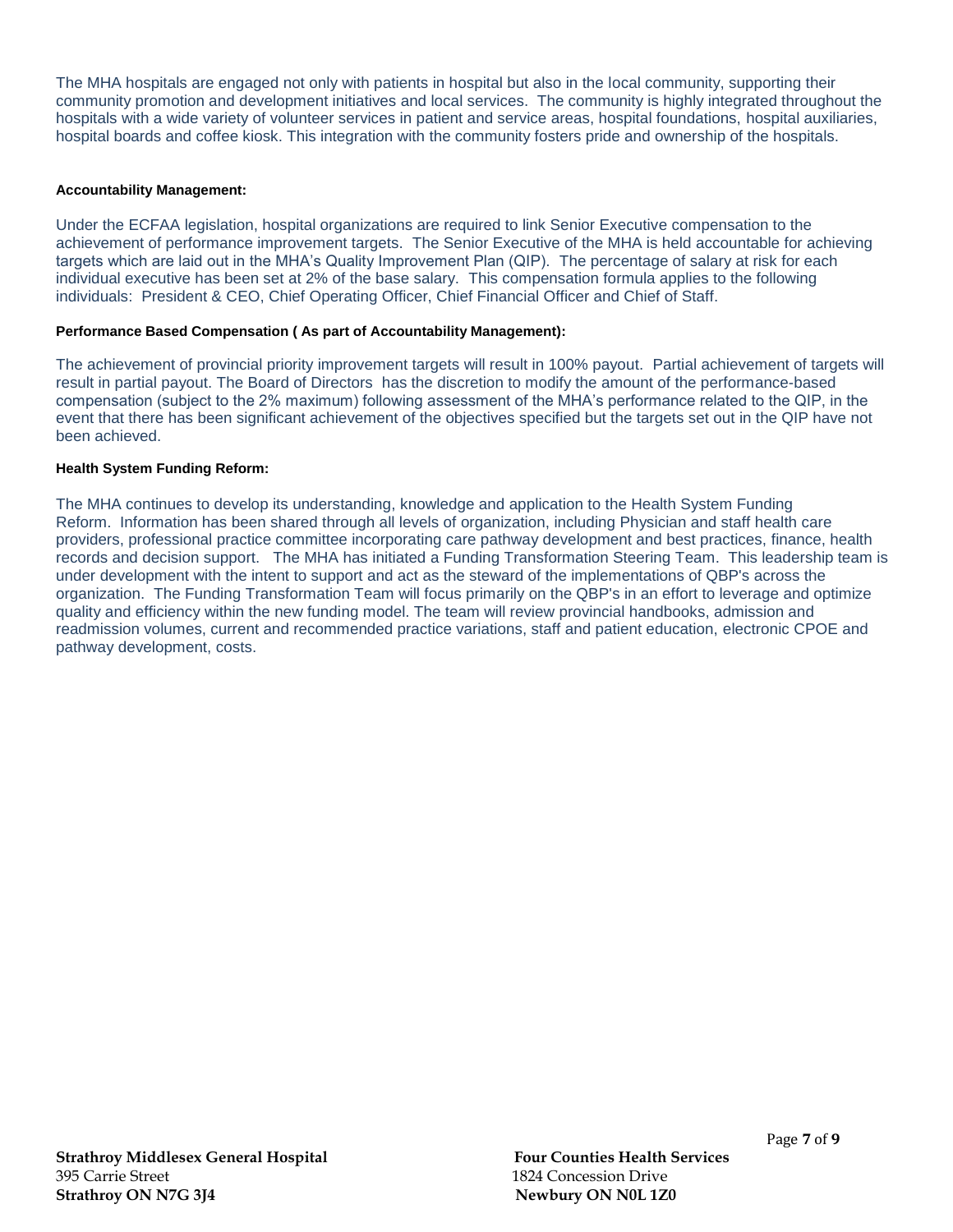# **Accountability Sign-off**

I have reviewed and approved our organization's 2015-16 Quality Improvement Plan and attest that Strathroy Middlesex General Hospital fulfills the requirements of the *Excellent Care for All Act*.

*Board Chair Quality Committee Chair Chief Executive Officer*